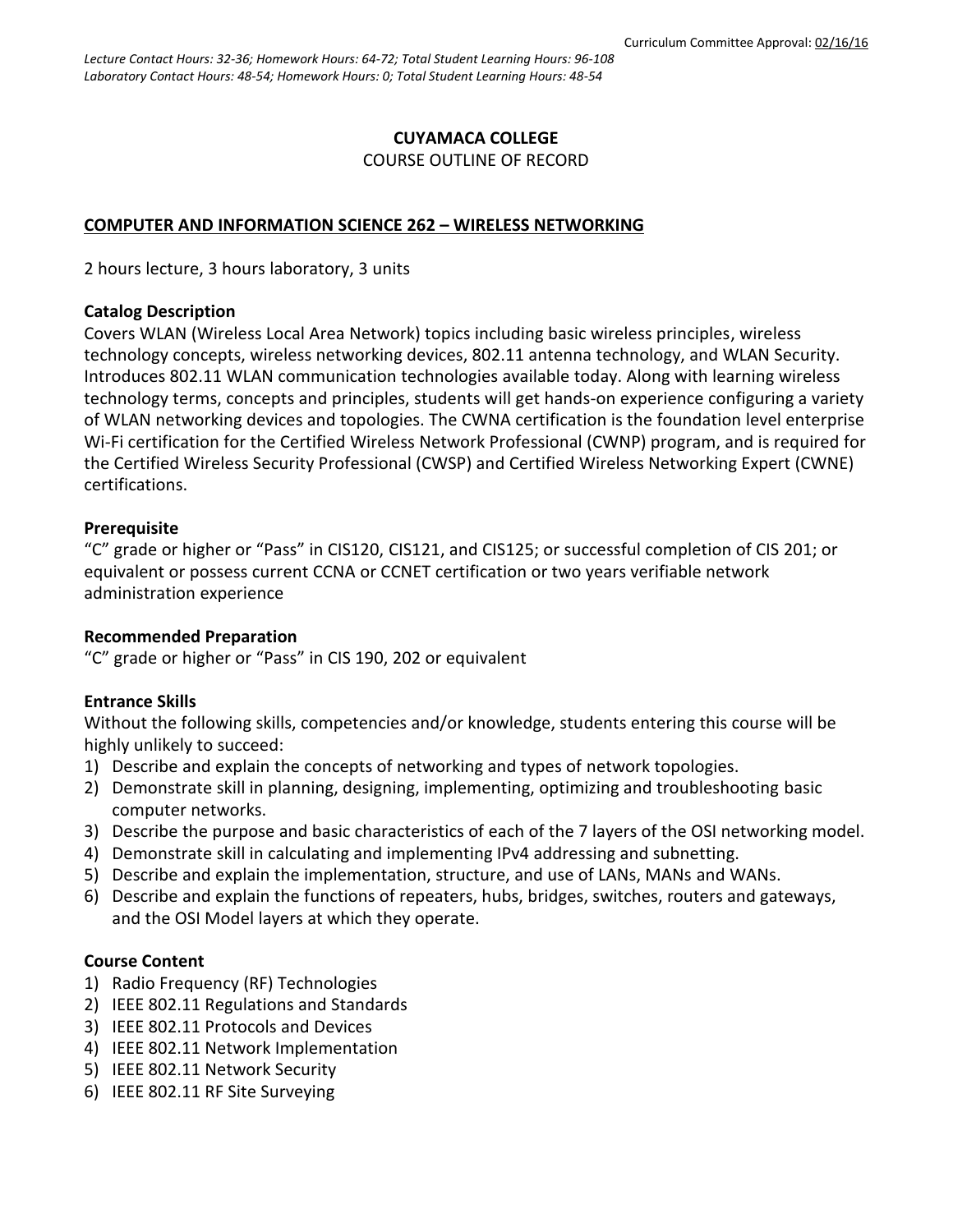# **Course Objectives**

Students will be able to:

- 1) Define and describe the concepts, protocols, standards, and regulations associated with IEEE 802.11 WLAN radio technologies and topologies.
- 2) Describe the 802.11 wireless radio system components and factors necessary for Wireless LAN communication.
- 3) Describe WLAN security threats, vulnerabilities and basic security mitigation features.
- 4) Describe the strengths, weaknesses, appropriate uses, and implementation of the IEEE 802.11 WLAN security-related mechanisms.
- 5) Install and configure basic IEEE 802.11 WLAN topologies consisting of access points, routers, switches, WLAN controllers and client adapters
- 6) Perform the basic elements of a site survey.

# **Method of Evaluation**

A grading system will be established by the instructor and implemented uniformly. Grades will be based on demonstrated proficiency in subject matter determined by multiple measurements for evaluation, one of which must be essay exams, skills demonstration or, where appropriate, the symbol system.

- 1) Written quizzes and exams that measure students' ability to describe WLAN technologies, functions and characteristics, and analyze a scenario and choose the alternatives and troubleshooting options.
- 2) Scenario-based lab activities that measure students' ability to configure WLAN functions.
- 3) Practical application-based examinations that measure students' ability to install a scenario-based WLAN topology; analyze the topology and determine configuration requirements/problems; configure a WLAN topology using WLAN controller GUI to achieve the correct requirements of the scenario.

## **Special Materials Required of Student**

Electronic storage media

## **Minimum Instructional Facilities**

Computer lab: computers must have Internet connectivity, wired and wireless NICs, and appropriate software; VLAN connectivity not connected to school academic resources; WLAN controllers, wireless access points, wireless routers, wired switches or hubs, access routers, USB wireless client adapters, and interconnecting CAT 5E cabling; whiteboards; computers not connected to the school academic network resources; overhead computer projection system, screen, printer; computer server; storage cabinets.

## **Method of Instruction**

- 1) Instructor and student mentoring
- 2) Practical application assignments
- 3) Topic-focused mini-lectures for small groups of students

## **Out-of-Class Assignments**

May include the following:

- 1) Reading assignments
- 2) Technical skill labs using NetLabs
- 3) Technical skill labs using laboratory routers, switches, patch panels, access servers, computers, and virtualized PCs
- 4) Tests and quizzes